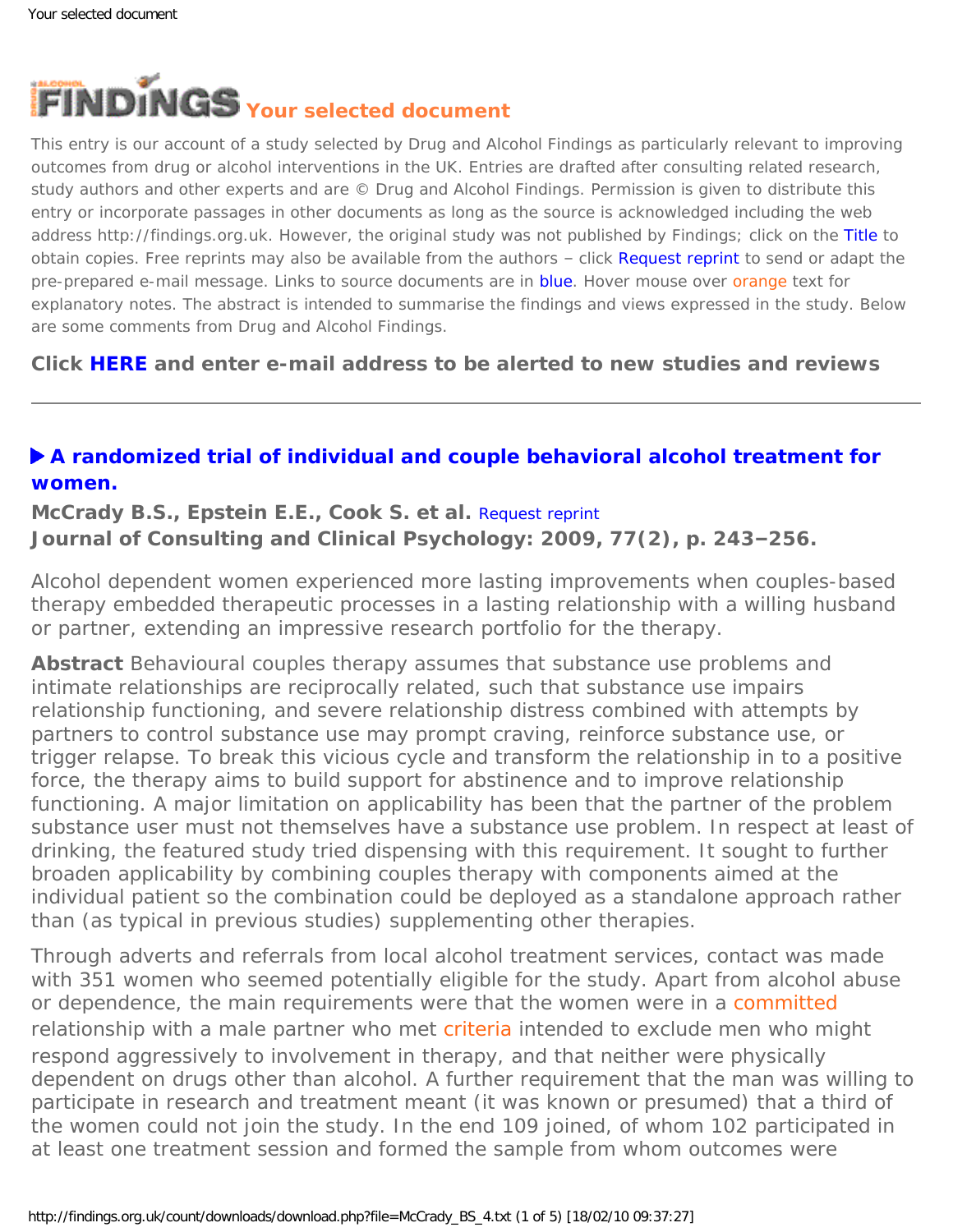## Your selected document

recorded. All but three were diagnosed as dependent on alcohol. Typically they were white women in their mid-40s who were working and/or looking after the home. At entry to the study they admitted drinking [heavily](#page-0-0) on nearly 60% of days in the past three months. Their partners were on average much less frequent drinkers, less likely to be heavy drinkers, and generally in full-time employment.

At random the women were allocated to one of two abstinence-oriented cognitive– behavioural [therapies](#page-0-0) intended to be delivered over 20 sessions for up to six months. The first was an individual approach involving only the woman and featuring [typical](#page-0-0) cognitivebehavioural components. The second involved both partners. Couples sessions were extended from an hour to 90 minutes to incorporate the individual components of the first therapy plus interventions intended to teach the man to support abstinence, decrease attention to drinking, and improve the relationship through enhanced reciprocity, communication and problem-solving. The men were free (but not required) to use the therapy's interventions to change their own drinking, and if asked for, treatment referrals were offered. On average more individual therapy sessions were attended (15 versus 12) and more women completed the course (44% versus 24%). However, longer sessions meant that in total more hours were spent in the couples therapy.



Pre-treatment Month after treatment started

Treatment progress was tracked every three months for a year and a half, mainly by interviewing each partner separately and selecting the 'worst' report on the woman's drinking over the past three months. In the year after treatment ended, women who had been in couples therapy were slightly (but the advantage was statistically significant) better able to sustain the rapid [improvements](#page-0-0) in proportion of days abstinent and days of heavy drinking seen in the first months of treatment. On average they ended up not drinking on 75% of days compared to 63% after individual therapy, and drank heavily on just 13% of days compared to 22% *chart*.

A composite measure combined the degree to which before treatment each woman was satisfied with their relationship, it was not characterised by aggression, and the woman's drinking was not triggered by relationship issues. After treatment had ended, only women in (according to this measure) relatively healthy relationships benefited more from couples therapy in terms of reducing the proportion of days they drank heavily. Women in unhealthy relationships did just as well in individual therapy. Women whose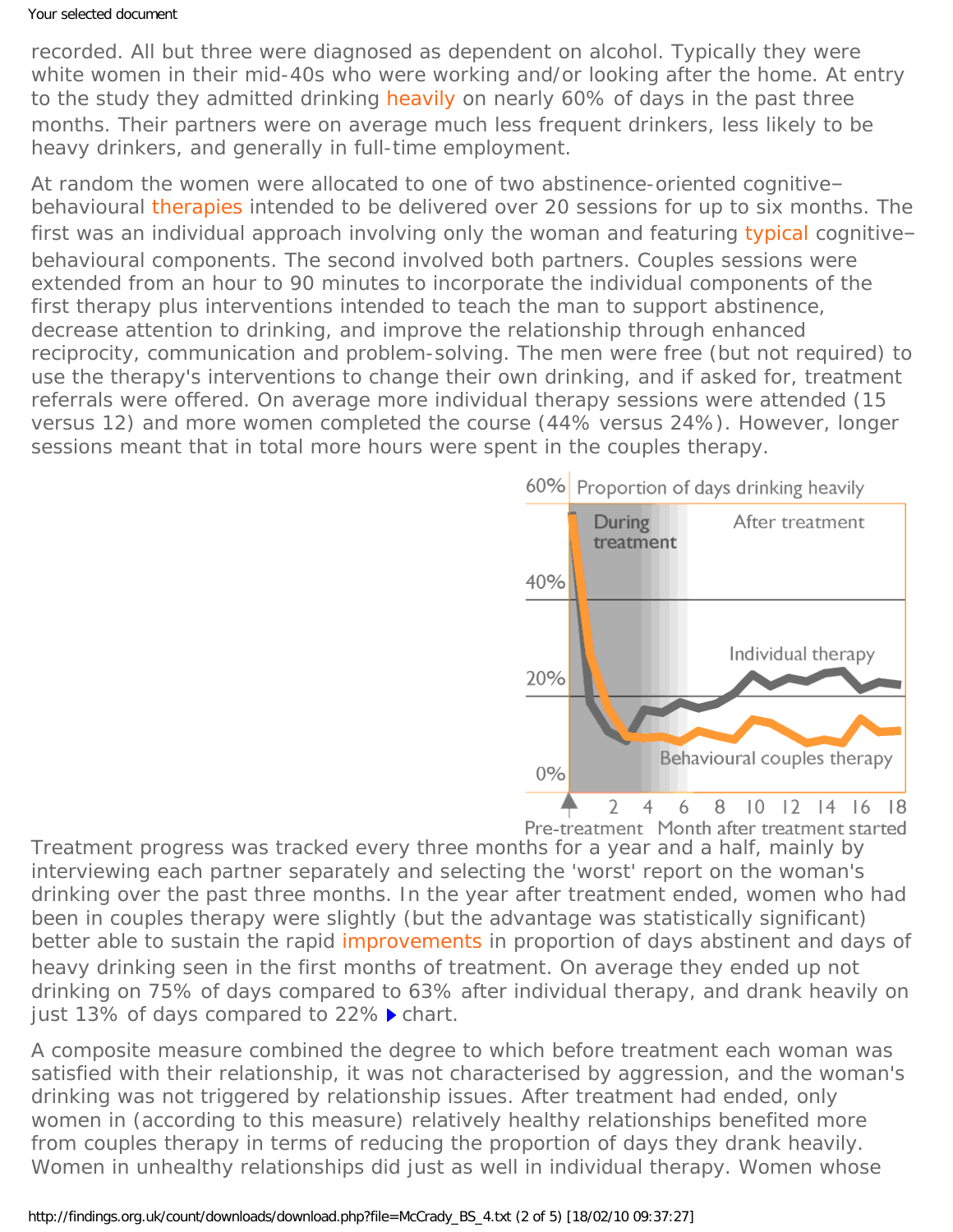*own* psychological health was relatively poor when treatment started also benefited most clearly from the couples therapy.

The authors concluded that their results were consistent with other studies supporting the relatively greater efficacy of couple rather than individual treatment when both partners are prepared to participate. Together with these studies, the featured study suggests that couples therapy is effective for women of varied backgrounds and ages either as a standalone treatment or a supplementary therapy, may not require the accompanying partner to be free of drinking problems, and remains effective (perhaps particularly so) when the female partner starts treatment in relatively poor psychological health.

FINDINGS In research terms behavioural couples therapy is one of the bestestablished psychosocial substance misuse therapies, though generally as an adjunct to other approaches. Among women, two previous studies dealing respectively with [drinking](https://findings.org.uk/count/downloads/download.php?file=BCT.nug) and [drug/alcohol](http://dx.doi.org/10.1037//0022-006X.70.2.344) problems, had demonstrated its superiority to [treatments](#page-0-0) not involving family-based therapy. A recent [meta-analysis](#page-0-0) synthesising results from relevant studies [found that](https://findings.org.uk/count/downloads/download.php?file=Powers_MB_1.txt) for the minority of patients for whom it feasible, acceptable and safe, the therapy reduces substance use relative to (mainly) individual therapies, and is more likely to improve the quality of family relationships. Immediate improvements in relationships seem to pave the way for later relative gains in substance use outcomes. Though these outcomes were not included in the meta-analysis, studies have also shown that the therapy outperforms individual-based treatments in respect of child adjustment, cost-effectiveness, and reduced interpersonal violence. Behavioural couples therapy was one of only [two](#page-0-0) psychosocial therapies [recommended](http://www.nice.org.uk/CG51) by Britain's National Institute for Health and Clinical Excellence (NICE) for problems related to illicit drug use. Experts reached a similar conclusion after [reviewing](http://www.nta.nhs.uk/publications/publications.aspx?CategoryID=6) the alcohol treatment literature for England's National Treatment Agency for Substance Misuse (NTA).

Both NICE and the review for the NTA noted the therapy's limited applicability: normally the patient must share an intact, live-in relationship with a relative or partner not also experiencing substance use problems, and the relationship must be sufficiently supportive for both to productively engage with the therapy. Particularly when they engage women in the treatment of male substance users, care is also needed to exclude the [risk](http://www.informaworld.com/smpp/content~db=all~content=a771043738) that such therapies might perpetuate or aggravate victimisation by abusive partners. The featured study dispensed with the need for cohabitation and for the partner to be free of drinking problems, but [in practice](#page-0-0) these extensions applied to very few couples. As such the study can only be considered a very partial test of whether relaxing these requirements makes any difference to the therapy's effectiveness. It seems likely that the requirement that the man be willing and able to help in the therapy will always tend to exclude those with serious substance use problems or whose relationship is such that they do not share a home with the woman. Despite the systematic selection of promising and willing couples, a few women who dropped out of treatment were uncomfortable at the presence of their partner in sessions, and the logistics of getting both along to therapy were at times difficult, perhaps partly accounting for poorer retention in the couples therapy. However, the viability and value of combining individual and couples therapy components does seem to have been demonstrated, widening the potential applicability of the approach.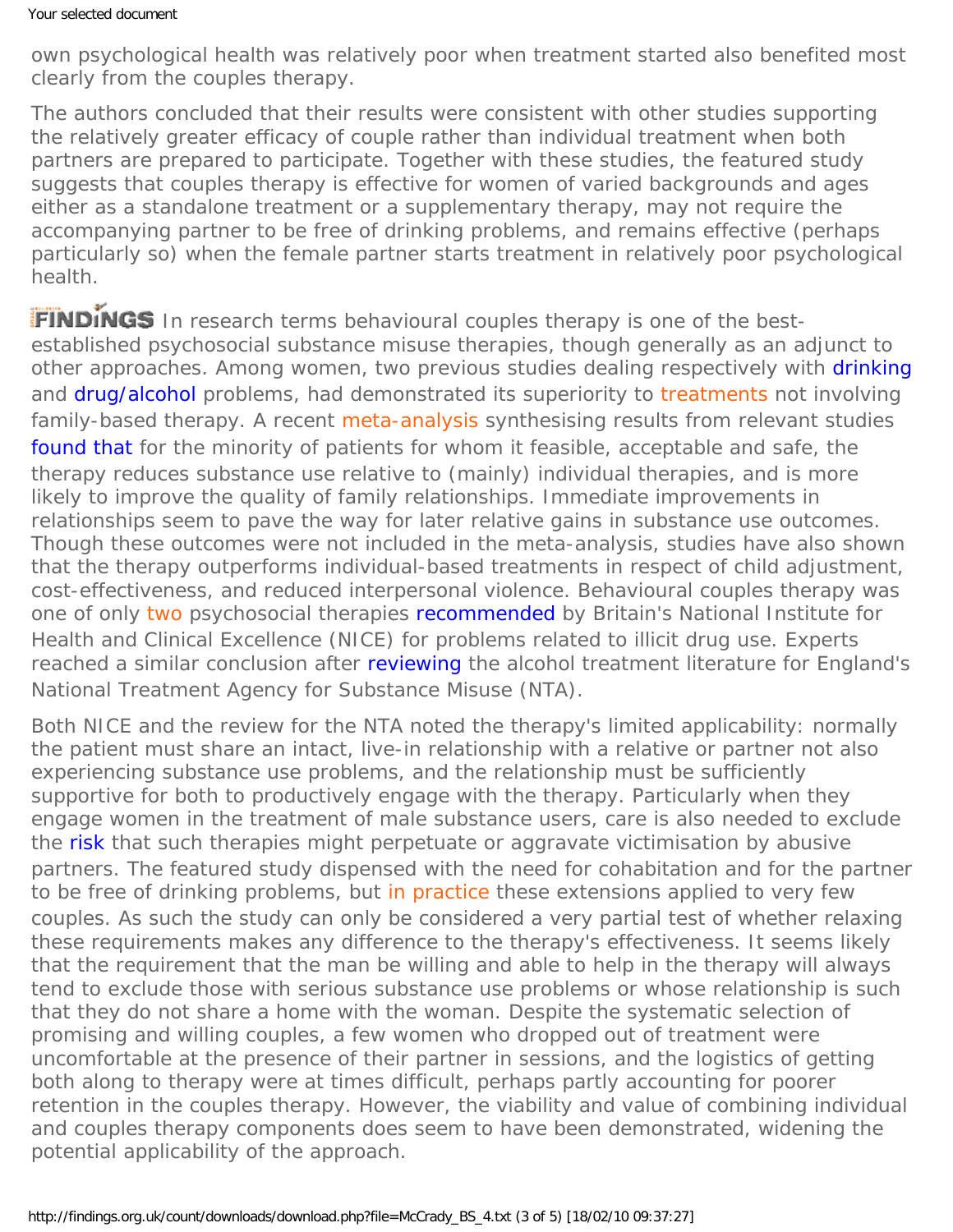## Your selected document

Another limitation is the availability of family therapy of any kind. The dominant paradigm sees addiction as a disorder of the individual and treats it accordingly. Few substance misuse professionals have been trained in family approaches. A [census of UK](http://informahealthcare.com/doi/abs/10.3109/14659890009053075) [alcohol treatment agencies](http://informahealthcare.com/doi/abs/10.3109/14659890009053075) conducted in 1996 made no mention of family therapy at all. More recent [guidance](http://www.dh.gov.uk/en/Publicationsandstatistics/Publications/PublicationsPolicyAndGuidance/DH_4136806) from the English Department of Health and the National Treatment Agency for Substance Misuse did not specifically mention family therapy, [mainly](#page-0-0) seeing the family as a beneficiary of treatment rather than a participant.

When competent therapists are available, and the patient is in a committed relationship of the kind which makes involving the partner feasible, acceptable and safe, behavioural couples therapy seems preferable to non-family therapies, and the benefits are more likely to extend to the whole family. Such advantages may not be apparent to treatment staff; in this and previous studies ([1](https://findings.org.uk/count/downloads/download.php?file=BCT.nug) [2](http://dx.doi.org/10.1037//0022-006X.70.2.344)) of female patients, improvements *during* treatment have generally been the same whether or not couples therapy was employed. This may be partly because [much of the initial gains](http://www.jsad.com/jsad/article/Is_Alcohol_Assessment_Therapeutic_Pretreatment_Change_in_Drinking_among_Al/978.html) are to do with having made the decision and taken steps to enter treatment, rather than treatment itself. However, once treatment ends, embedding therapeutic processes in a lasting relationship seems to mean that the gains are better sustained. Where couples therapy is not possible, it should not be forgotten that individual therapies focused on the (in [these studies,](https://findings.org.uk/count/downloads/download.php?file=nug_15_8.pdf) male) drinker also substantially benefit not just the patient, but their partners and children.

The featured study's strengths include [excellent](#page-0-0) follow-up rates and sophisticated statistical analyses. Of the methodological issues affecting confidence in its findings or their wider applicability, a major one is that [most](#page-0-0) patients did not seek treatment in the normal way, but instead responded to the study's ads. Their motivations may have been to do with joining (with accompanying financial compensation) a study rather than simply seeking help. Some other issues are dealt with below.

Participants were relatively affluent compared to other caseloads. Research assistants who gathered the outcome data knew which treatment patients had been assigned to, opening up the possibility that somehow they favoured one of the treatments. So too does the fact that [it seems](#page-0-0) the authors of the study themselves developed this version of the couples intervention. This [also applies](https://findings.org.uk/count/downloads/download.php?file=Powers_MB_1.txt) to most other studies of behavioural couples therapy, and studies *not* conducted by the developers usually produced the least convincing results. In substance misuse and in other sectors, research conducted by teams linked in some way to the intervention they are testing has been found ([1](http://dx.doi.org/10.1007/s11292-009-9071-y) [2](http://dx.doi.org/10.1177/0193841X06287188) [3](https://findings.org.uk/count/downloads/download.php?file=Imel_.E_1.txt)) to produce more positive findings than fully independent research. The applicability of an intervention is severely limited if effectiveness depends on the involvement of the developers.

Six couples randomly allocated to couples therapy never participated in a single session versus just one allocated to individual therapy. These seven were left out of the analysis, compromising the equivalence of the two caseloads. Though few, at the (perhaps unlikely) extremes, very bad drinking outcomes among these women [would have](#page-0-0) almost eliminated the couples therapy's advantage in curbing the proportion of heavy drinking days by the end of the follow-up. The study did not report how the quality of the relationships between the partners developed in response to the therapies. What is known is that six of the 52 couples in individual therapy (12%) and 10 of the 50 in the couples therapy (20%) separated during the follow-up period.

*Thanks for their comments on this entry in draft to Barbara McCrady of the Center on Alcoholism, Substance Abuse, and Addictions at the University of New Mexico. Commentators bear no responsibility for the text including the interpretations and any remaining errors.*

Last revised 18 February 2010